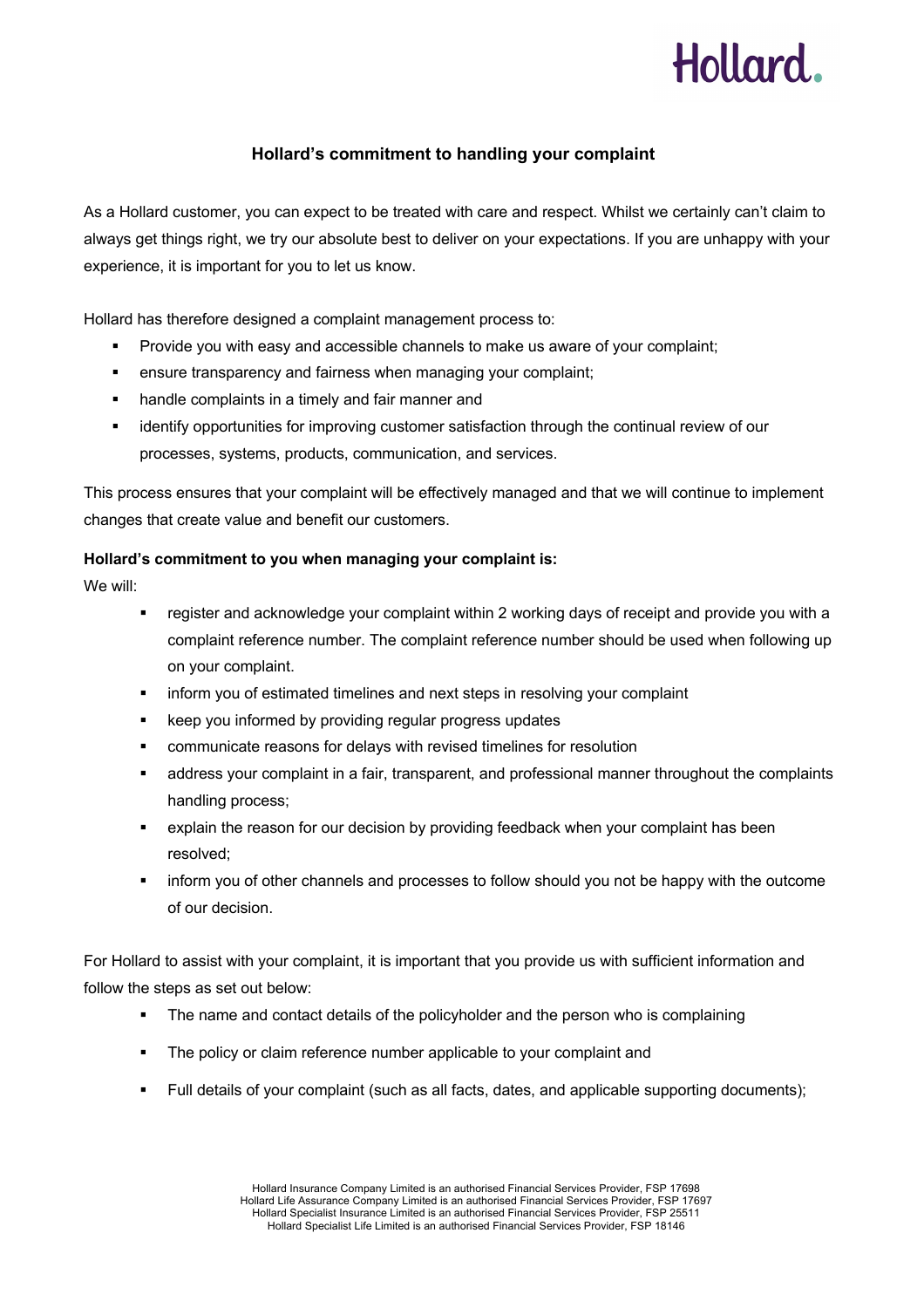## Hollard.

### **Step 1 - How to complain:**

To let us know about your complaint you may use any one of the following channels:

- Click on the link below and complete an online form via the Hollard website:
	- o https://www.hollard.co.za/contact-us/send-a-complaint
- Refer to your policy wording as well as the schedule of insurance, to obtain the relevant contact details and complaints procedure.
- Send an email to complaints@hollard.co.za
- § Contact the Hollard switchboard on 0861 000 107, where one of our agents will direct your complaint to the responsible area for resolution.
- § You may write to us at:
	- o Hollard Insurance
	- o Complaints Manager
	- o P.O. Box 87419, Houghton, Johannesburg, 2041

### **Step 2: How to escalate your complaint if you are not satisfied with our decision**

If you are still unhappy after you have asked us to review our decision, you may request for your complaint to be referred to the Office of the Internal Adjudicator (OIA). You may notify the Office directly at

LifeOIA@hollard.co.za.

The Internal Adjudicator will investigate your complaint objectively and independently.

## **Step 3 – Your option to refer your complaint about external dispute resolution**

If the complaint is not resolved to your satisfaction by Hollard and if you are still unhappy after following Step 1 or Step 2, you may submit your complaint to the relevant Ombudsman, subject to their area of jurisdiction.

## **FAIS (FINANCIAL ADVISORY AND INTERMEDIARY SERVICES) OMBUDSMAN**

*For complaints relating to the sale of your policy, or the intermediary services provided by the Financial Advisor or Broker who assisted you:* Telephone Number: 0860 324 766 / (012) 470 9080 E-mail address: info@faisombud.co.za Fax: (012) 348 3447 Postal Address: The FAIS Ombud P.O. Box 74571 Lynnwood Ridge Pretoria 0040